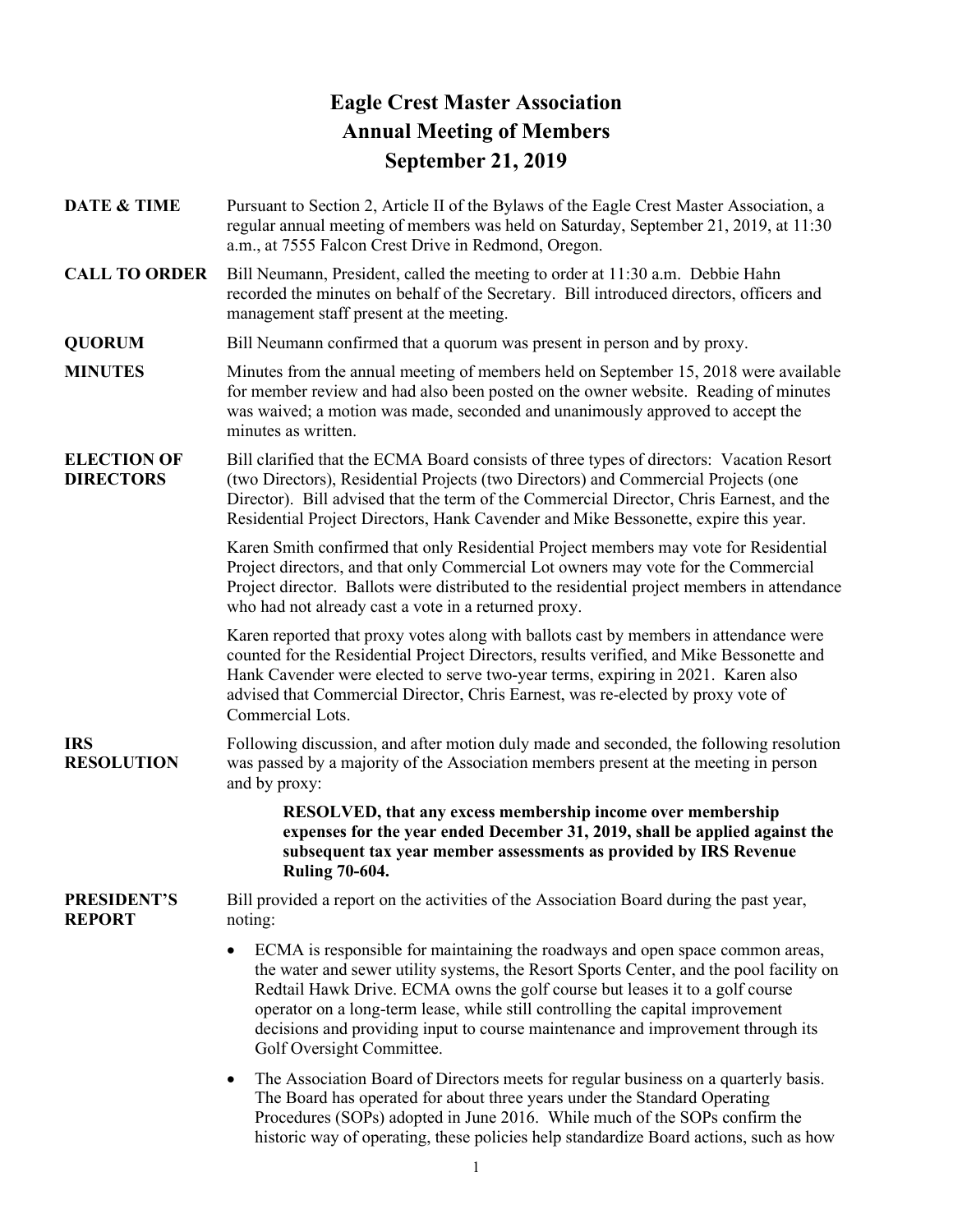meeting agendas are prepared/approved, how authorized signers are reviewed/appointed, approval authority for unbudgeted expenses, and confirming how business is conducted.

• Established in June 2017, the Contracts Management Committee met throughout the year to evaluate the measurable deliverables of annual service contracts over \$10,000. Activity to date included soliciting proposals for landscaping services, which contract (3 yrs.) was awarded by the Board starting January 2017; soliciting proposals for guest/safety services, which contract (3 yrs.) was awarded by the Board starting January 2018; soliciting proposals for pools and spa services, which contract (1 yr.) was awarded by the board in June 2018. Current activity of the committee includes recommendation of vendor evaluation tools and contract renewals for landscaping and pools/spas.

The Joint Use Systems Evaluation Committee ("JUSE") was established in December 2018 and is responsible to review and recommend policies for guest use and related fees, and to review the system of ownership, use and access to the Sports Centers. JUSE reports to all three parties of the joint use agreement (ECMA, Ridge at Eagle Crest Owners Association, and Eagle Crest Acquisition Group). Being a specific-purpose ad hoc committee, its assignments are expected to be completed in two years. Additional active committees of the Association include:

- o Environmental Control Committee
- o Covenants Control Committee
- o Golf Oversight Committee
- ECMA continues to operate the Resort Sports Center in accordance with its lease with the facility owner, the Vacation Resort Owners Association (VROA). All Resort and Ridge owners have access to the Resort Sports Center as well as Ridge and Lakeside Sports Centers per a joint use agreement.
- The owner of the Resort Sports Center (VROA) has recently completed a remodel of the sports center lobby, an expansion of the bathroom off the lobby, and creation of a family restroom on the lower level. The project was funded by the facility owner's reserve fund. ECMA pays into that fund on an annual basis. Parking lot enhancements required by Deschutes County as part of the remodel are underway and expected to be complete by the end of September. Winter pickleball play on the indoor tennis courts will begin November 1<sup>st</sup>, with time allotted on Tuesdays and Saturdays.
- Besides the golf course, the utility systems are the primary Association asset. Reserve funds are collected for the water system source assets (wells, pumps, control panels) and sewage treatment systems (tanks, pumps, drain field beds). The Association has established a fund to plan for water system infrastructure replacement, e.g. hydrants, valves, distribution lines, and these funds are used to repair water line breaks when they occur.
- The pump motor for well #2b recently failed and is being replaced under warranty. During the period well #2b is offline, water is supplied from well #4 and if necessary, supplemented with water from the Oregon Water Utilities-Cline Butte system. Capital projects for the Utility included adding remote monitoring for the dosing station ("SCADA"), which was recently completed.
- ECMA budgets for routine and ongoing ladder fuel reduction work on its common areas and understands the sub-association also have policies for their common areas, or requirements for private properties.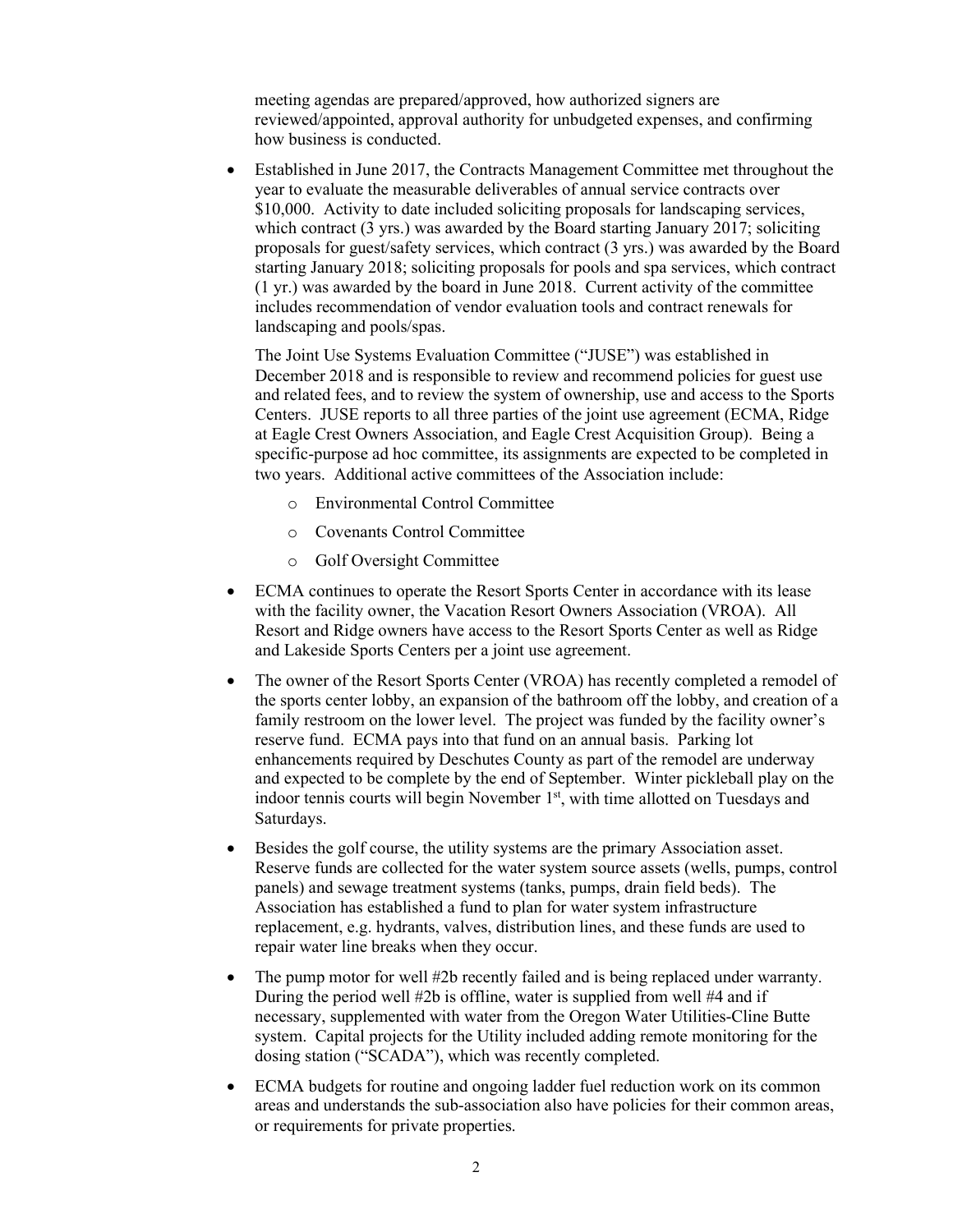- The common area at the end of Redtail Hawk Drive near the emergency access gate recently was enhanced with more defined trails, and boulders placed to deter cars cutting through the common area. This project was funded from ECMA's operating budget.
- Golf course reserve funded projects included irrigation upgrades, various cart path overlays, and parking lot asphalt seal coat. The river irrigation pump failed this year and was replaced; this was an unplanned expense.
- Reserve funded projects for the Utility included pump column and panel work at well #4, valve and pipe maintenance at the drain field beds, and a flow meter replacement on well #2b.
- Other reserve funded projects included seal coating of Mountain Quail Drive, an overlay of a portion of Falcon Crest Drive, sign replacements throughout the property, and river trail improvements.
- The Board has discussed general parameters and assumptions for the 2020 budget and will adopt a 2020 budget at the quarterly meeting in November.
- The 2018 audited financial reports are available on the owner website at [www.eaglecrestowners.com.](http://www.eaglecrestowners.com/)

Hannah Henson, HOA Manager with Eagle Crest Management, reported on the following resort operations activities:

- Closure of the outdoor pools during the winter months is planned to continue. The indoor pool at the Ridge Sports Center is available during these winter months.
- The third season of paddleboard rentals and classes were again very popular. Electric scooters have been added as a new item available for rent from the Resort Sports Center.
- The owner of Eagle Crest (KDG) restriped the outdoor tennis courts near the Lakeside Sports Center for pickleball – they are now pickleball only. This has been well received by the very active Eagle Crest pickleball community. Winter season play at the indoor tennis courts at the Resort Sports center is set to occur from November 1st – April 15th, with blocks of time available on Saturdays and Tuesdays.
- The Eagle Crest Golf Course operator has completed these projects this year, or they are currently underway:
	- o A new fleet of club car golf carts have been put into service. Each cart is equipped with a USB port as to allow for personal electronic devices and GPS yardage apps.
	- o The work on the 18th hole water feature on the Ridge is near completion.
	- o Nearly 1/3 of the cart paths on the Ridge have been resurfaced and another 3- 4 holes of cart path will be resurfaced this spring. Resort Course paths have sections resurfaced each year.
	- o A new piece of turf equipment has been purchased that allows us to avoid the large core removal aerification on any of the Eagle Crest Courses.
	- o Four new machines for mowing the greens have been purchased; this will help with the quality of cut and enhance the putting surfaces as well.
	- o Fountains have been added to most of the Ridge and Challenge Course water features.

## **RESORT OPERATIONS REPORT**